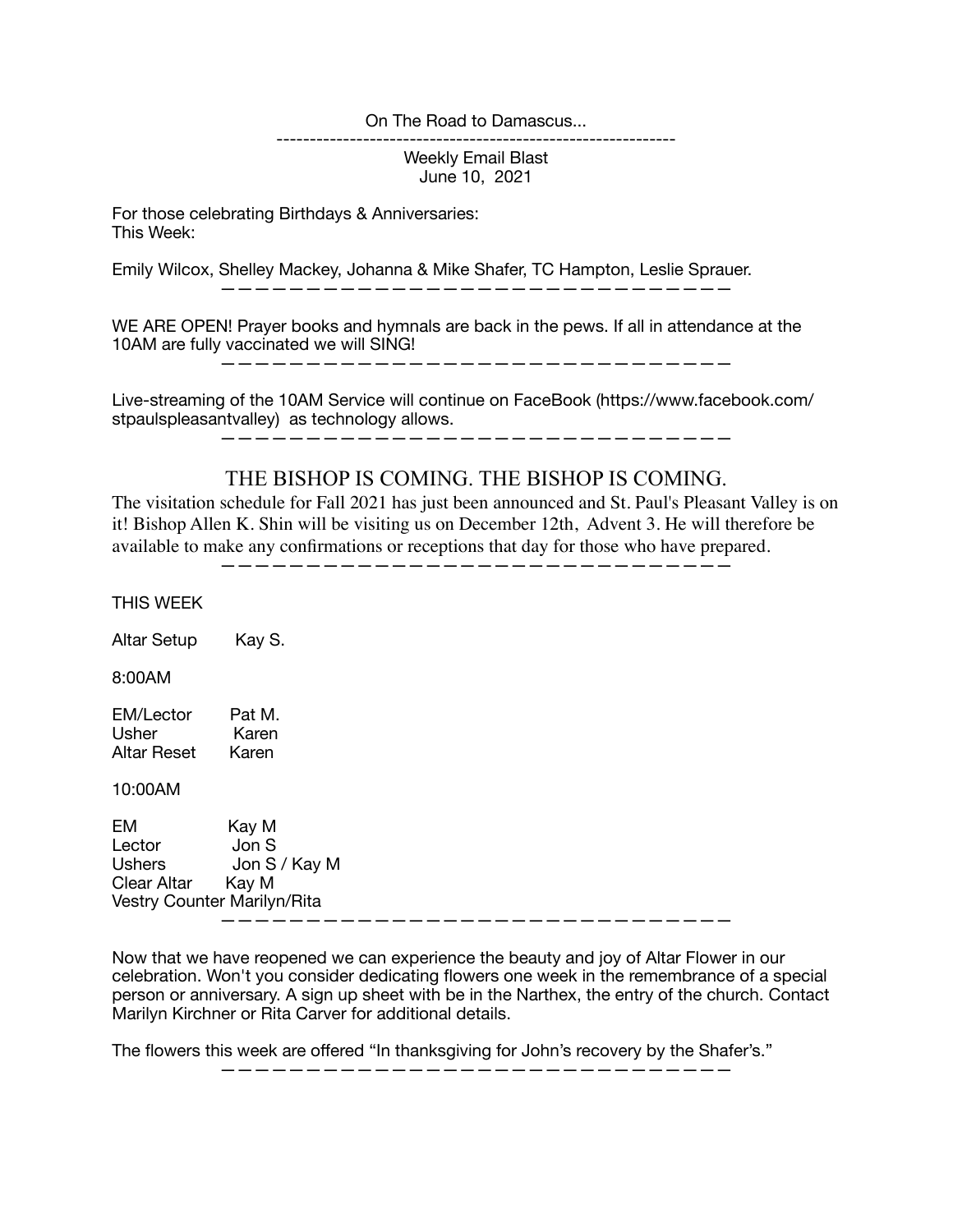The next Vestry meeting is this coming Monday, June 14th, at 7PM in the Parish Hall. Please plan to attend.

——————————————————————————————

The Thrift Shop is OPEN FOR BUSINESS! Saturdays from 10 AM to 1 PM. Come one, come all. Please spread the word. We will be having Coffee Hour once in June. Save the date and come enjoy some additional fellowship: June 13th THIS WEEK We are in need of Hostesses for the Fall so if you like having Coffee Hour, please consider becoming a Hostess. —————————————————————————————— It is with heartfelt love and many prayers that we announce the following Memorial Services: July 17th at 1pm for Alice Cann —————————————————————————————— Special Prayer List Kathryn Kistinger Rosemary Wright 13 DeGarmo Road, Poughkeepsie 12603 Cards of prayer and encouragement are welcome. —————————————————————————————— Bishop's Corner: If you missed any of this week's inspiring video messages from our Bishops, click on this blue link: Diocese of NY (https://vimeo.com/showcase/ednyhweaster2020) and it will take you to the page with all their wonderful videos. —————————————————————————————— **Reminders** Adams Gift Cards: Year-Round Fundraising - PLEASE CALL GINNY OR DEBBY TO ARRANGE FOR PICKUP. If you shop at Adams or give gift cards as gifts, our ministries benefit from this fundraiser. Thank You! —————————————————————————————— Communications If you use Facebook, please like & follow the St. Paul's page (https://www.facebook.com/ stpaulspleasantvalley/?ref=bookmarks) . Also, please invite people you know who may be interested in the mission and outreach ministries at St. Paul's. ALSO, please "Subscribe" to our

YouTube channel and let others know about it. Let's get the WORD out!

——————————————————————————————

UPDATED Weekly Ministry Schedule